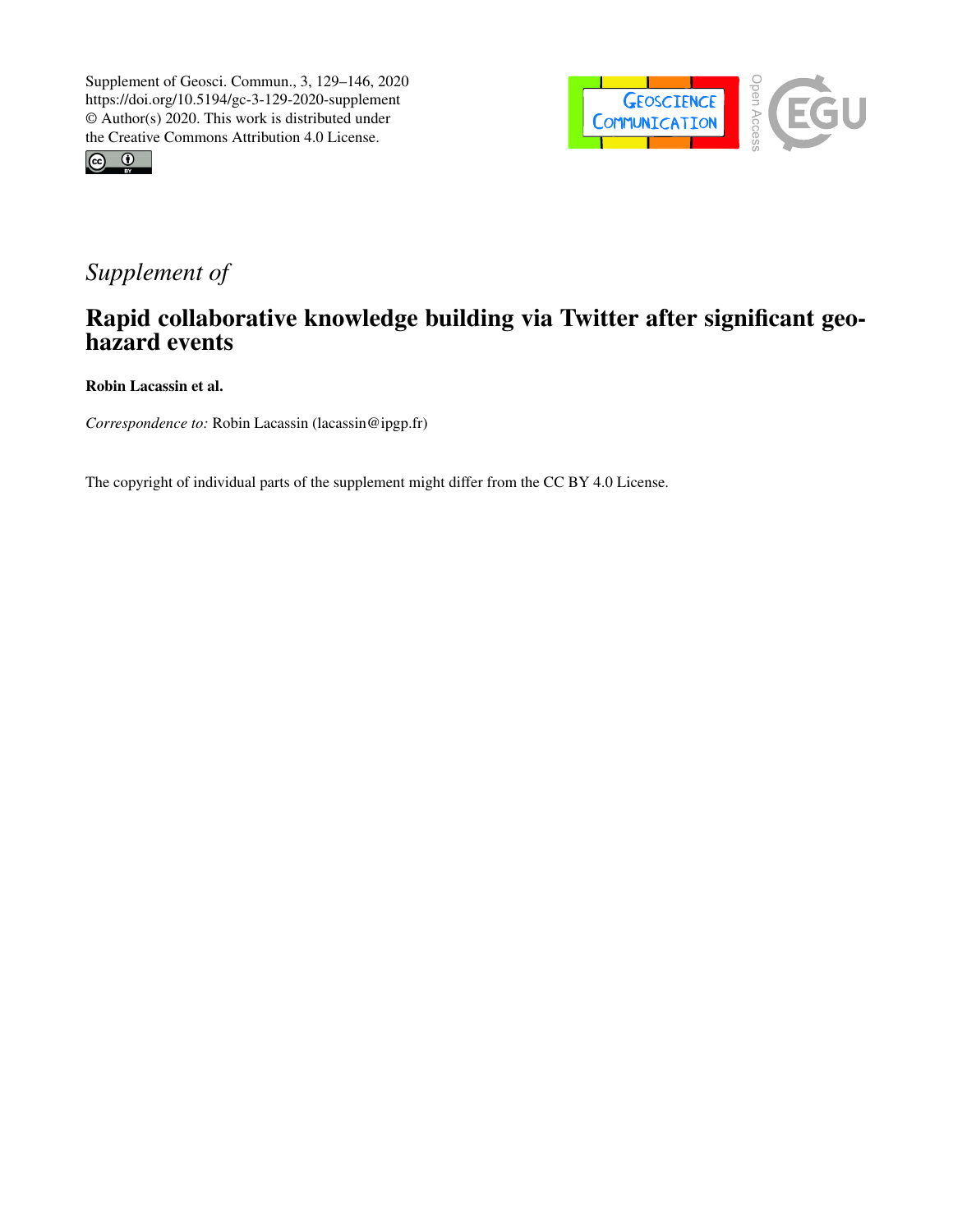Table S1: Time table of main events, information and preliminary geophysical results about the Palu earthquake and tsunami of 28 September 2018. For each subject, we provide links, and posting time (UTC) of a choice of relevant tweets (non exhaustive list).

| Important event, information or result                                                                                                                             | Tweeted by (@nnn<br>refers to twitter<br>account)                        | <b>Time posted</b><br>(hh:mm UTC) | Day posted<br>(UTC)      |                                                                                                                                                                                                                                                                         |
|--------------------------------------------------------------------------------------------------------------------------------------------------------------------|--------------------------------------------------------------------------|-----------------------------------|--------------------------|-------------------------------------------------------------------------------------------------------------------------------------------------------------------------------------------------------------------------------------------------------------------------|
|                                                                                                                                                                    |                                                                          |                                   |                          |                                                                                                                                                                                                                                                                         |
| Foreshock M6.1 (USGS loc and time)                                                                                                                                 |                                                                          | 07:00                             | 28.09.2018               |                                                                                                                                                                                                                                                                         |
| Main shock M7.5 (USGS loc and time)                                                                                                                                |                                                                          | 10:02                             | 28.09.2018               |                                                                                                                                                                                                                                                                         |
| <b>BMKG first tsunami alert</b>                                                                                                                                    | @infoBMKG                                                                | 10:07                             | 28.09.2018               | https://twitter.com/infoBMKG/status/1045616058499923968                                                                                                                                                                                                                 |
| <b>BMKG tweet main shock</b>                                                                                                                                       | @infoBMKG                                                                | 10:09                             | 28.09.2018               | https://twitter.com/infoBMKG/status/1045616401891831808                                                                                                                                                                                                                 |
| Preliminary first motion mechanism: Strike-slip<br><b>USGS tweet main shock</b>                                                                                    | @ALomaxNet<br>@USGSBigQuakes                                             | 10:16<br>10:20                    | 28.09.2018<br>28.09.2018 | https://twitter.com/ALomaxNet/status/1045618253652004864<br>https://twitter.com/USGSBigQuakes/status/1045619235718742016                                                                                                                                                |
| <b>BMKG cancel tsunami alert</b>                                                                                                                                   | @infoBMKG                                                                | 10:36                             | 28.09.2018               | https://twitter.com/infoBMKG/status/1045623296509628416                                                                                                                                                                                                                 |
|                                                                                                                                                                    |                                                                          |                                   |                          | https://twitter.com/infoBMKG/status/1045626891808301056                                                                                                                                                                                                                 |
| <b>Strike-slip Moment tensor</b>                                                                                                                                   | e.g. @geoscope_IPGP                                                      | 10:47                             | 28.09.2018               | e.g. https://twitter.com/geoscope_ipgp/status/1045626078314860544                                                                                                                                                                                                       |
| Seismotectonic context: strike-slip rupture on<br>Palu-Koro Fault, a major fault system with<br>~4cm/yr long term rate (comparable to San<br><b>Andreas Fault)</b> | several                                                                  | 12:00                             | 28.09.2018               | Several tweets between 11:45 and 12:30,<br>e.g. https://twitter.com/RLacassin/status/1045648266958901248                                                                                                                                                                |
|                                                                                                                                                                    |                                                                          |                                   |                          | https://twitter.com/CPPGeophysics/status/1045651583206400001                                                                                                                                                                                                            |
|                                                                                                                                                                    |                                                                          |                                   |                          | https://twitter.com/RLacassin/status/1045650928404221952                                                                                                                                                                                                                |
|                                                                                                                                                                    |                                                                          |                                   |                          | https://twitter.com/janinekrippner/status/1045821889640247296                                                                                                                                                                                                           |
| First viral videos of tsunami in Palu<br>(unverified and unvalidated at this time)                                                                                 | several                                                                  | 12:00                             | 28.09.2018               | Several tweets around 11:45-12:00,<br>e.g. https://twitter.com/pmiichannel /status/1045641182884163584                                                                                                                                                                  |
|                                                                                                                                                                    |                                                                          |                                   |                          | https://twitter.com/UKEQ_Bulletin/status/1045642913202475008                                                                                                                                                                                                            |
|                                                                                                                                                                    |                                                                          |                                   |                          | https://twitter.com/Ochi_Oc09/status/1045643781742026752                                                                                                                                                                                                                |
| Confirmation of tsunami, and official validation<br>of viral videos                                                                                                | e.g. @AP quoting<br>Indonesian agency,<br>@janinekrippner,<br>@Sutopo_PN | 13:00                             |                          | 28.09.2018   From $\sim$ 13:00<br>e.g. https://twitter.com/AP/status/1045661340029849600                                                                                                                                                                                |
|                                                                                                                                                                    |                                                                          |                                   |                          | https://twitter.com/janinekrippner/status/1045700064243527680                                                                                                                                                                                                           |
|                                                                                                                                                                    |                                                                          |                                   |                          | https://twitter.com/Sutopo PN/status/1045718740208238592                                                                                                                                                                                                                |
|                                                                                                                                                                    |                                                                          |                                   |                          | https://twitter.com/Sutopo PN/status/1045724373884186625                                                                                                                                                                                                                |
| Seimotectonic map showing past seismicity                                                                                                                          | @CPPGeophysics                                                           | 15:20                             | 28.09.2018               | e.g. https://twitter.com/CPPGeophysics/status/1045694737049563144                                                                                                                                                                                                       |
| Tide gauges: very weak signal out of Palu bay -<br>and not working at Pantaloan in the bay itself                                                                  | e.g. @RLacassin                                                          | 15:37                             |                          | 28.09.2018   https://twitter.com/RLacassin/status/1045699078301110274<br>https://twitter.com/RLacassin/status/1045699548486807552                                                                                                                                       |
| BMKG press release about tsunami alert and<br>why they ended it                                                                                                    | @infoBMKG                                                                | 00:40                             | 29.09.2018               | https://twitter.com/infoBMKG/status/1045835591319871489                                                                                                                                                                                                                 |
| Synthetic poster about seismotectonic context                                                                                                                      | @patton_cascadia                                                         | 01:07                             | 29.09.2018               | https://twitter.com/patton_cascadia/status/1045842544729382913                                                                                                                                                                                                          |
| and seismicity<br>Supershear rupture hypothesized (will be<br>confirmed later)                                                                                     | @ALomaxNet,<br>@DocTerremoto                                             |                                   |                          | https://twitter.com/ALomaxNet/status/1045921879591198723                                                                                                                                                                                                                |
|                                                                                                                                                                    |                                                                          |                                   |                          | Will be confirmed later, e.g. https://twitter.com/DocTerremoto/status/1049159918849220610                                                                                                                                                                               |
|                                                                                                                                                                    |                                                                          |                                   |                          | and https://twitter.com/DocTerremoto/status/1052275076412952576                                                                                                                                                                                                         |
| Planet Labs imagery suggests rupture right in<br>Palu town                                                                                                         | @SotisValkan                                                             | 13:40                             | 29.09.2018               | https://twitter.com/SotisValkan/status/1046031899460857856                                                                                                                                                                                                              |
| 1st rough Planet Labs satellite image<br>correlation (SIC) reveals fault rupture in Palu<br>(results will become viral)                                            | @SotisValkan                                                             | 14:04                             | 29.09.2018               | https://twitter.com/SotisValkan/status/1046037887811121152                                                                                                                                                                                                              |
| Videos of dramatic surface spreading /<br>liquefaction (will become viral) - and discussion                                                                        | e.g. @janinekrippner,<br>@patton_cascadia                                | 15:33                             |                          | 29.09.2018 e.g. https://twitter.com/janinekrippner/status/1046060393871945732 (and following thread) -                                                                                                                                                                  |
|                                                                                                                                                                    |                                                                          |                                   |                          | https://twitter.com/patton_cascadia/status/1046086847246544901                                                                                                                                                                                                          |
|                                                                                                                                                                    |                                                                          |                                   |                          | https://twitter.com/davepetley/status/1046651448128417792                                                                                                                                                                                                               |
| About 1 day after earthquake, we already know:                                                                                                                     |                                                                          |                                   |                          | Earthquake on Palu-Koro fault system, with sharply localised strike-slip rupture in Palu town itself - Rupture enters the bay N of Palu (but it's uncertain how it                                                                                                      |
|                                                                                                                                                                    |                                                                          |                                   |                          | prolongates offshore and northward) - Aftershock zone extend for ~150km in N-S direction, main shock near its N tip - Tsunami with run-up of several meters in<br>Palu bay (and not out of the bay), dramatic surface spreading and liquefaction in and SE of Palu town |
| State of the art SIC: localized strike-slip rupture<br>in Palu with ~5m of coseismic slip (will become<br>viral)                                                   | @SotisValkan                                                             | 09:52                             |                          | 30.09.2018 https://twitter.com/SotisValkan/status/1046337001572749313 -                                                                                                                                                                                                 |
| Updated SIC map of rupture in Palu and<br>displacement profile                                                                                                     | @SotisValkan                                                             | 16:10                             | 30.09.2018               | https://twitter.com/SotisValkan/status/1046401895131222017                                                                                                                                                                                                              |
|                                                                                                                                                                    |                                                                          |                                   |                          | https://twitter.com/SotisValkan/status/1046396026435850240                                                                                                                                                                                                              |
| Discussion in international media and social<br>networks about a "failed" tsunami warning                                                                          | Several                                                                  | 06:00                             |                          | 01.10.2018 e.g. https://twitter.com/stevenjgibbons/status/1046646734993190912                                                                                                                                                                                           |
|                                                                                                                                                                    |                                                                          |                                   |                          | https://twitter.com/SquigglyVolcano/status/1046812928488411136                                                                                                                                                                                                          |
| Geoscientists explain that tsunami warning was                                                                                                                     | Several                                                                  |                                   |                          | https://twitter.com/RLacassin/status/1046765896583303168                                                                                                                                                                                                                |
| very difficult in the case of the Palu earthquake                                                                                                                  |                                                                          | 09:00                             | 01.10.2018               | e.g. https://twitter.com/ALomaxNet/status/1046655205180403712                                                                                                                                                                                                           |
|                                                                                                                                                                    |                                                                          |                                   |                          | https://twitter.com/RLacassin/status/1046657674480406528                                                                                                                                                                                                                |
|                                                                                                                                                                    |                                                                          |                                   |                          | https://twitter.com/RLacassin/status/1046659678044925952                                                                                                                                                                                                                |
|                                                                                                                                                                    |                                                                          |                                   |                          | https://twitter.com/structuregeo/status/1046663126366609408                                                                                                                                                                                                             |
| Satellite imagery: surface spreading /<br>liquefaction (confirmed by video footage), and<br>tsunami impact                                                         | e.g. @davepetley<br>@StefLhermite                                        | 12:24                             | 01.10.2018               | e.g. https://twitter.com/davepetley/status/1046767725295673344                                                                                                                                                                                                          |
|                                                                                                                                                                    |                                                                          |                                   |                          | https://twitter.com/StefLhermitte/status/1046738656063614978                                                                                                                                                                                                            |
|                                                                                                                                                                    |                                                                          |                                   |                          | https://twitter.com/StefLhermitte/status/1046909782915977218                                                                                                                                                                                                            |
| Map of coseismic displacement now for 20km<br>south of Palu (from Planet Labs SIC)                                                                                 | @SotisValkan                                                             | 17:44                             | 01.10.2018               | https://twitter.com/SotisValkan/status/1046818189349462016                                                                                                                                                                                                              |
|                                                                                                                                                                    |                                                                          |                                   |                          | https://twitter.com/SotisValkan/status/1046671425053093888                                                                                                                                                                                                              |

 $\sim$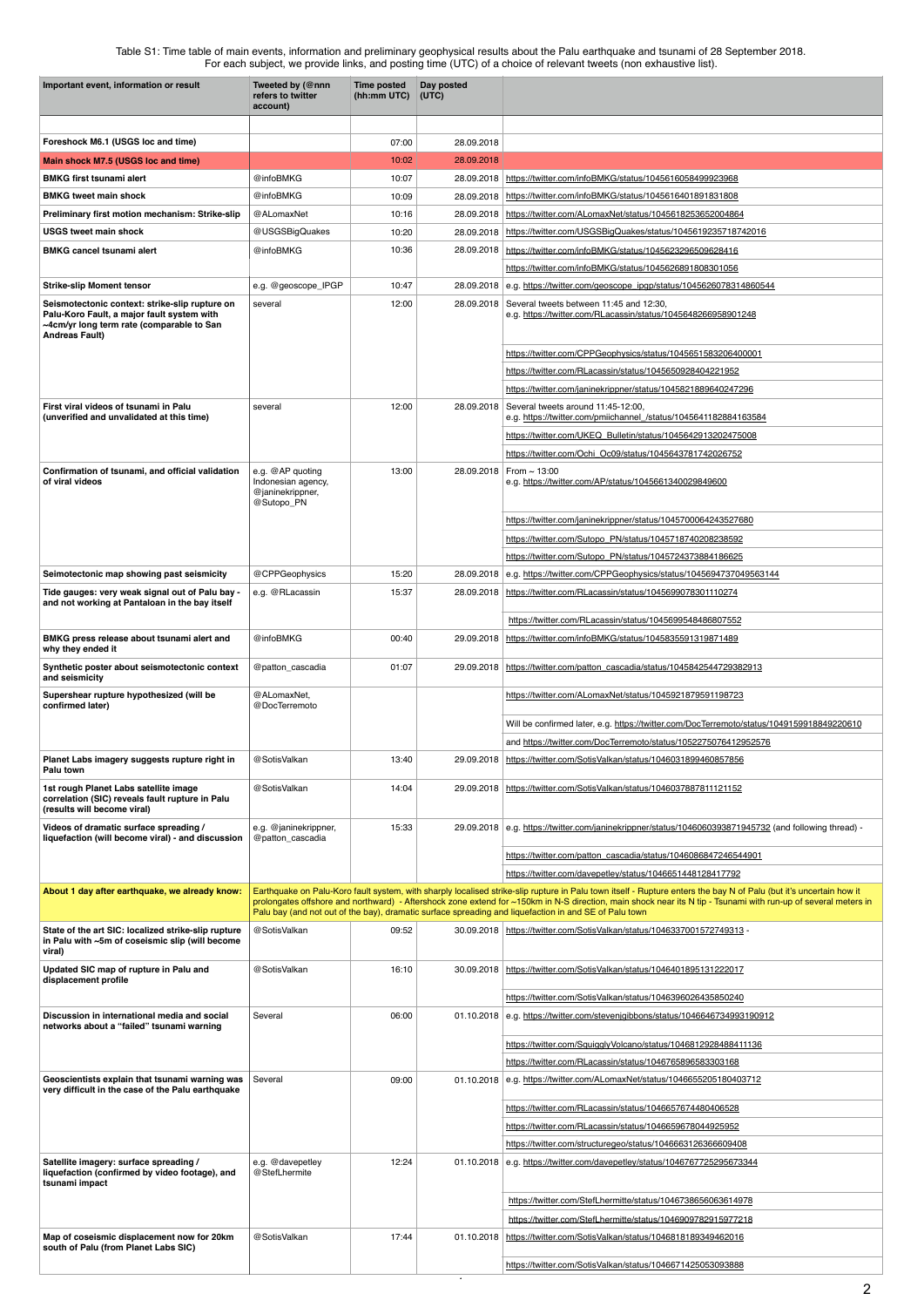| Important event, information or result                                                                                                                         | Tweeted by (@nnn<br>refers to twitter<br>account)                                                                                                                                                                                                                                                                                                                                                                                                                                                                                                                                                                                                          | <b>Time posted</b><br>(hh:mm UTC) | Day posted<br>(UTC) |                                                                                                                    |  |
|----------------------------------------------------------------------------------------------------------------------------------------------------------------|------------------------------------------------------------------------------------------------------------------------------------------------------------------------------------------------------------------------------------------------------------------------------------------------------------------------------------------------------------------------------------------------------------------------------------------------------------------------------------------------------------------------------------------------------------------------------------------------------------------------------------------------------------|-----------------------------------|---------------------|--------------------------------------------------------------------------------------------------------------------|--|
| Surface spreading measured with SIC                                                                                                                            | @SotisValkan                                                                                                                                                                                                                                                                                                                                                                                                                                                                                                                                                                                                                                               | 10:09                             | 02.10.2018          | https://twitter.com/SotisValkan/status/1047065964314005508                                                         |  |
|                                                                                                                                                                |                                                                                                                                                                                                                                                                                                                                                                                                                                                                                                                                                                                                                                                            |                                   |                     | then, on Oct. 10, https://twitter.com/SotisValkan/status/1049979122129260544                                       |  |
| Wider SIC map from Sentinel2 imagery: rupture<br>extends >50km south of Palu                                                                                   | @SotisValkan                                                                                                                                                                                                                                                                                                                                                                                                                                                                                                                                                                                                                                               | 16:45                             |                     | 02.10.2018 https://twitter.com/SotisValkan/status/1047165698542383104                                              |  |
| SIC with Landsat images: confirms sharp<br>rupture extending 65-85km S of Palu                                                                                 | @TTremblingEarth                                                                                                                                                                                                                                                                                                                                                                                                                                                                                                                                                                                                                                           | 18:11                             |                     | 02.10.2018   https://twitter.com/TTremblingEarth/status/1047187334326902785                                        |  |
| First INSAR interferogram (from ALOS2<br>satellite) covering whole rupture                                                                                     | @planet_mech                                                                                                                                                                                                                                                                                                                                                                                                                                                                                                                                                                                                                                               | 19:21                             |                     | 02.10.2018   https://twitter.com/planet_mech/status/1047204981709754368                                            |  |
|                                                                                                                                                                |                                                                                                                                                                                                                                                                                                                                                                                                                                                                                                                                                                                                                                                            |                                   |                     | https://twitter.com/planet_mech/status/1047282079229079552                                                         |  |
|                                                                                                                                                                |                                                                                                                                                                                                                                                                                                                                                                                                                                                                                                                                                                                                                                                            |                                   |                     | https://twitter.com/EricFielding/status/1047287623352553472                                                        |  |
|                                                                                                                                                                |                                                                                                                                                                                                                                                                                                                                                                                                                                                                                                                                                                                                                                                            |                                   |                     | https://twitter.com/EricFielding/status/1047238304410755072                                                        |  |
| Aerial video footage of massive surface<br>spreading and destruction SE of Palu                                                                                | @Sutopo_PN                                                                                                                                                                                                                                                                                                                                                                                                                                                                                                                                                                                                                                                 | 21:16                             |                     | 02.10.2018   https://twitter.com/Sutopo_PN/status/1047233769541853184                                              |  |
| Tide gauge record in Pantaloan now available.<br>Tsunami 1st arrival only few minutes after<br>earthquake, ~2m height                                          | @marufins<br>@ALomaxNet<br>@RLacassin                                                                                                                                                                                                                                                                                                                                                                                                                                                                                                                                                                                                                      | 12:45                             |                     | 03.10.2018   https://twitter.com/marufins/status/1047467798996242433                                               |  |
|                                                                                                                                                                |                                                                                                                                                                                                                                                                                                                                                                                                                                                                                                                                                                                                                                                            |                                   |                     | https://twitter.com/ALomaxNet/status/1047478168175763456                                                           |  |
|                                                                                                                                                                |                                                                                                                                                                                                                                                                                                                                                                                                                                                                                                                                                                                                                                                            |                                   |                     | https://twitter.com/RLacassin/status/1047481324733386752                                                           |  |
|                                                                                                                                                                |                                                                                                                                                                                                                                                                                                                                                                                                                                                                                                                                                                                                                                                            |                                   |                     | https://twitter.com/ALomaxNet/status/1047479081556742144                                                           |  |
| Complete SIC map (Sentinel2 imagery): rupture<br>stepping onshore E of Palu bay; imply complex<br>connection across the bay. Epicenter at N tip of<br>rupture. | @SotisValkan                                                                                                                                                                                                                                                                                                                                                                                                                                                                                                                                                                                                                                               | 15:57                             | 03.10.2018          | https://twitter.com/SotisValkan/status/1047515941570007042                                                         |  |
|                                                                                                                                                                |                                                                                                                                                                                                                                                                                                                                                                                                                                                                                                                                                                                                                                                            |                                   |                     | then, 15 days later a preliminary report is posted: https://twitter.com/SotisValkan/status/<br>1053238164679204864 |  |
|                                                                                                                                                                |                                                                                                                                                                                                                                                                                                                                                                                                                                                                                                                                                                                                                                                            |                                   |                     | Report: https://zenodo.org/record/1467128                                                                          |  |
| Validated InSAR interferogram, and along-track<br>displacement map, covering whole rupture<br>(from ALOS2 satellite)                                           | @GSI chiriin                                                                                                                                                                                                                                                                                                                                                                                                                                                                                                                                                                                                                                               | 09:53                             |                     | 05.10.2018   https://twitter.com/GSI_chiriin/status/1048149205481472000                                            |  |
|                                                                                                                                                                |                                                                                                                                                                                                                                                                                                                                                                                                                                                                                                                                                                                                                                                            |                                   |                     | http://www.gsi.go.jp/cais/topic181005-index-e.html                                                                 |  |
| Known and unknown 8 days after earthquake:                                                                                                                     | Earthquake ruptured two strands of Palu-Koro fault system for a total length of ~150km. One strand S of Palu bay, with extremely sharp localized surface rupture<br>and sinistral offsets of ~5m. It crosses Palu town and enters the bay to the N. Rupture does not continue straight northward, but steps eastward to continue<br>inland. Earthquake rupture started to the N at hypocenter and propagated southward, likely at supershear rate. Massive surface spreading is documented from<br>satellite imagery. Tsunami waves hit Palu bay coast few minutes after earthquake. Tsunami warning was very difficult in the case of the Palu earthquake |                                   |                     |                                                                                                                    |  |
| First results of surface rupture field survey by<br>Indonesian geologists                                                                                      | @pamumpuni                                                                                                                                                                                                                                                                                                                                                                                                                                                                                                                                                                                                                                                 | 20:42                             |                     | 13.10.2018 e.g. https://twitter.com/pamumpuni/status/1051211619781361664                                           |  |
|                                                                                                                                                                |                                                                                                                                                                                                                                                                                                                                                                                                                                                                                                                                                                                                                                                            |                                   |                     | https://twitter.com/pamumpuni/status/1050351296111243264                                                           |  |

3